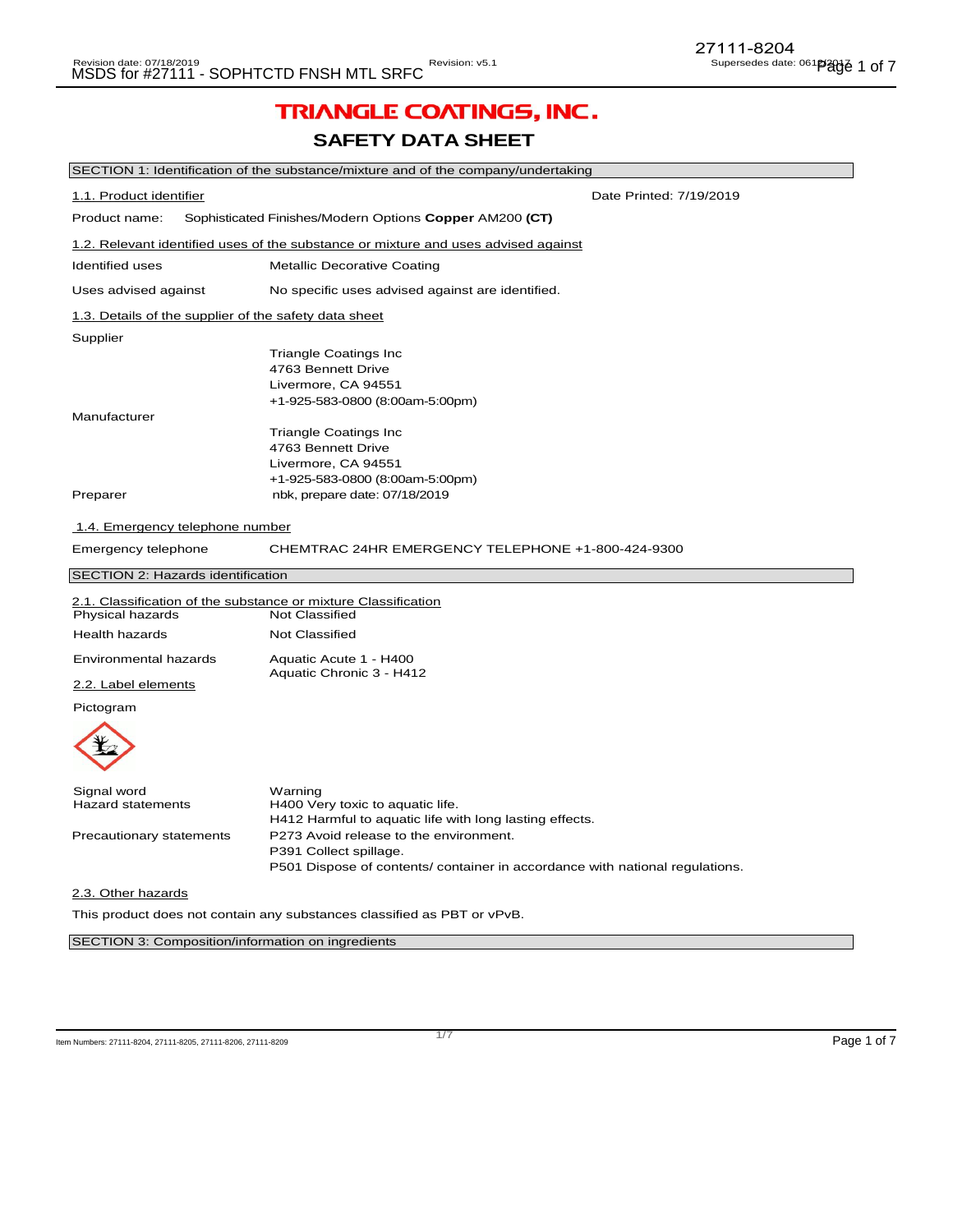## Sophisticated Finishes/Modern Options Copper AM200 (CT)

| <u>3.2. Mixtures</u>                   |                                                                                                                                                                                                                                                                                                                 |          |
|----------------------------------------|-----------------------------------------------------------------------------------------------------------------------------------------------------------------------------------------------------------------------------------------------------------------------------------------------------------------|----------|
| Copper, dusts and mists, as Cu         | 10-30%                                                                                                                                                                                                                                                                                                          |          |
| CAS number: 7440-50-8                  | ACGIH TLV - TWA 1 $mg/m3$                                                                                                                                                                                                                                                                                       |          |
| Classification                         |                                                                                                                                                                                                                                                                                                                 |          |
| <b>Acute Tox. 4 - H302</b>             |                                                                                                                                                                                                                                                                                                                 |          |
| Aquatic Acute 1 - H400                 |                                                                                                                                                                                                                                                                                                                 |          |
| Aquatic Chronic 2 - H411               |                                                                                                                                                                                                                                                                                                                 |          |
| Diethylene glycol monobutyl ether      |                                                                                                                                                                                                                                                                                                                 | $1 - 5%$ |
| CAS number: 112-34-5                   | ACGIH TLV - TWA 10 ppm 67.5 mg/m <sup>2</sup>                                                                                                                                                                                                                                                                   |          |
| Classification                         |                                                                                                                                                                                                                                                                                                                 |          |
| Eye Irrit. 2 - H319                    |                                                                                                                                                                                                                                                                                                                 |          |
| 1,2-Benzisothiazol-3(2H)-one           |                                                                                                                                                                                                                                                                                                                 | $< 1\%$  |
| CAS number: 2634-33-5                  | ACGIH TLV - N.E.                                                                                                                                                                                                                                                                                                |          |
| Classification                         |                                                                                                                                                                                                                                                                                                                 |          |
| <b>Acute Tox. 4 - H302</b>             |                                                                                                                                                                                                                                                                                                                 |          |
| Skin Irrit. 2 - H315                   |                                                                                                                                                                                                                                                                                                                 |          |
| Eye Dam. 1 - H318                      |                                                                                                                                                                                                                                                                                                                 |          |
| Skin Sens. 1 - H317                    |                                                                                                                                                                                                                                                                                                                 |          |
| Aquatic Acute 1 - H400                 |                                                                                                                                                                                                                                                                                                                 |          |
| Aquatic Chronic 1 - H410               |                                                                                                                                                                                                                                                                                                                 |          |
|                                        | The Full Text for Hazard Statements are Displayed in Section 16.                                                                                                                                                                                                                                                |          |
| SECTION 4: First aid measures          |                                                                                                                                                                                                                                                                                                                 |          |
| 4.1. Description of first aid measures |                                                                                                                                                                                                                                                                                                                 |          |
| General information                    | If in doubt, get medical attention promptly. Show this Safety Data Sheet to the medical<br>personnel.                                                                                                                                                                                                           |          |
| Inhalation                             | No specific recommendations. If throat irritation or coughing persists, proceed as follows.<br>Move affected person to fresh air and keep warm and at rest in a position comfortable for<br>breathing. Loosen tight clothing such as collar, tie or belt. Get medical attention if any<br>discomfort continues. |          |
| Ingestion                              | No specific recommendations. If throat irritation or coughing persists, proceed as follows.<br>Rinse mouth. Get medical attention if any discomfort continues.                                                                                                                                                  |          |
| Skin contact                           | No specific recommendations. Rinse with water. Get medical attention if any discomfort<br>continues.                                                                                                                                                                                                            |          |
| Eye contact                            | Rinse with water. Get medical attention if any discomfort continues.                                                                                                                                                                                                                                            |          |
| Protection of first aiders             | Use protective equipment appropriate for surrounding materials.                                                                                                                                                                                                                                                 |          |
| General information                    | 4.2. Most important symptoms and effects, both acute and delayed<br>The severity of the symptoms described will vary dependent on the concentration and<br>the length of exposure.                                                                                                                              |          |
| Inhalation                             | No specific symptoms known. Spray/mists may cause respiratory tract irritation.                                                                                                                                                                                                                                 |          |
| Ingestion                              | No specific symptoms known. May cause discomfort if swallowed.                                                                                                                                                                                                                                                  |          |
| Skin contact                           | No specific symptoms known. May cause discomfort.                                                                                                                                                                                                                                                               |          |
| Eye contact                            | No specific symptoms known. May be slightly irritating to eyes.                                                                                                                                                                                                                                                 |          |

Item Numbers: 27111-8204, 27111-8205, 27111-8206, 27111-8209 Page 2 of 7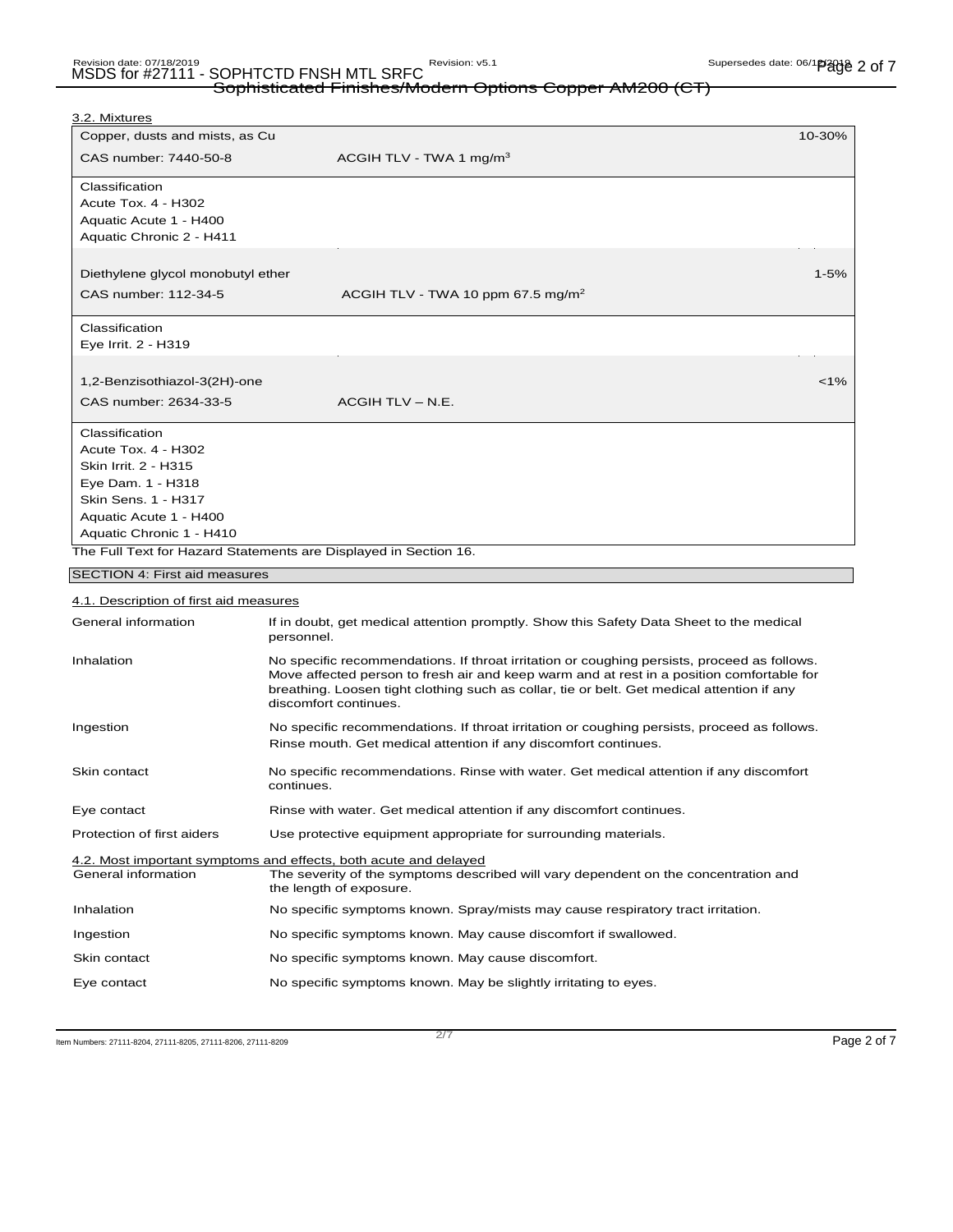## Revision date: 07/18/2019<br>MSDS for #27111 - SOPHTCTD FNSH MTL SRFC Revision: v5.1

Sophisticated Finishes/Modern Options Copper AM200 (CT)

### 4.3. Indication of any immediate medical attention and special treatment needed Notes for the doctor Treat symptomatically. Specific treatments No special treatment required. SECTION 5: Firefighting measures 5.1. Extinguishing media Suitable extinguishing media The product is not flammable. Extinguish with alcohol-resistant foam, carbon dioxide, dry powder or water fog. Use fire-extinguishing media suitable for the surrounding fire. Unsuitable extinguishing Do not use water jet as an extinguisher, as this will spread the fire. media 5.2. Special hazards arising from the substance or mixture<br>Specific hazards Containers can burst violer Containers can burst violently or explode when heated, due to excessive pressure build-up. Hazardous combustion products 5.3. Advice for firefighters Thermal decomposition or combustion products may include the following substances: Harmful gases or vapors. Protective actions during firefighting Avoid breathing fire gases or vapors. Evacuate area. Cool containers exposed to heat with water spray and remove them from the fire area if it can be done without risk. Cool containers exposed to flames with water until well after the fire is out. If a leak or spill has not ignited, use water spray to disperse vapors and protect men stopping the leak. Special protective equipment for firefighters Wear positive-pressure self-contained breathing apparatus (SCBA) and appropriate protective clothing. Firefighter's clothing conforming to European standard EN469 (including helmets, protective boots and gloves) will provide a basic level of protection for chemical incidents. SECTION 6: Accidental release measures 6.1. Personal precautions, protective equipment and emergency procedures Personal precautions No specific recommendations. For personal protection, see Section 8. 6.2. Environmental precautions Environmental precautions Avoid discharge into drains or watercourses or onto the ground. 6.3. Methods and material for containment and cleaning up Methods for cleaning up Reuse or recycle products wherever possible. Absorb spillage to prevent material damage. Flush contaminated area with plenty of water. Wash thoroughly after dealing with a spillage. Dispose of contents/container in accordance with national regulations. 6.4. Reference to other sections Refer to other sections for personal protection, see Section 8. SECTION 7: Handling and storage 7.1. Precautions for safe handling

| Usage precautions                                                 | Read and follow manufacturer's recommendations. Wear protective clothing as described in<br>Section 8 of this safety data sheet. Keep away from food, drink and animal feeding stuffs.<br>Handle all packages and containers carefully to minimize spills. Keep container tightly sealed<br>when not in use. Avoid the formation of mists. |
|-------------------------------------------------------------------|--------------------------------------------------------------------------------------------------------------------------------------------------------------------------------------------------------------------------------------------------------------------------------------------------------------------------------------------|
| Advice in general                                                 | Wash promptly if skin becomes contaminated. Take off contaminated clothing. Wash<br>occupational hygiene contaminated clothing before reuse.                                                                                                                                                                                               |
| 7.2. Conditions for safe storage, including any incompatibilities |                                                                                                                                                                                                                                                                                                                                            |
| Storage precautions                                               | No specific recommendations.                                                                                                                                                                                                                                                                                                               |
| Storage class                                                     | Unspecified storage.                                                                                                                                                                                                                                                                                                                       |

Item Numbers: 27111-8204, 27111-8205, 27111-8206, 27111-8209 Page 3 of 7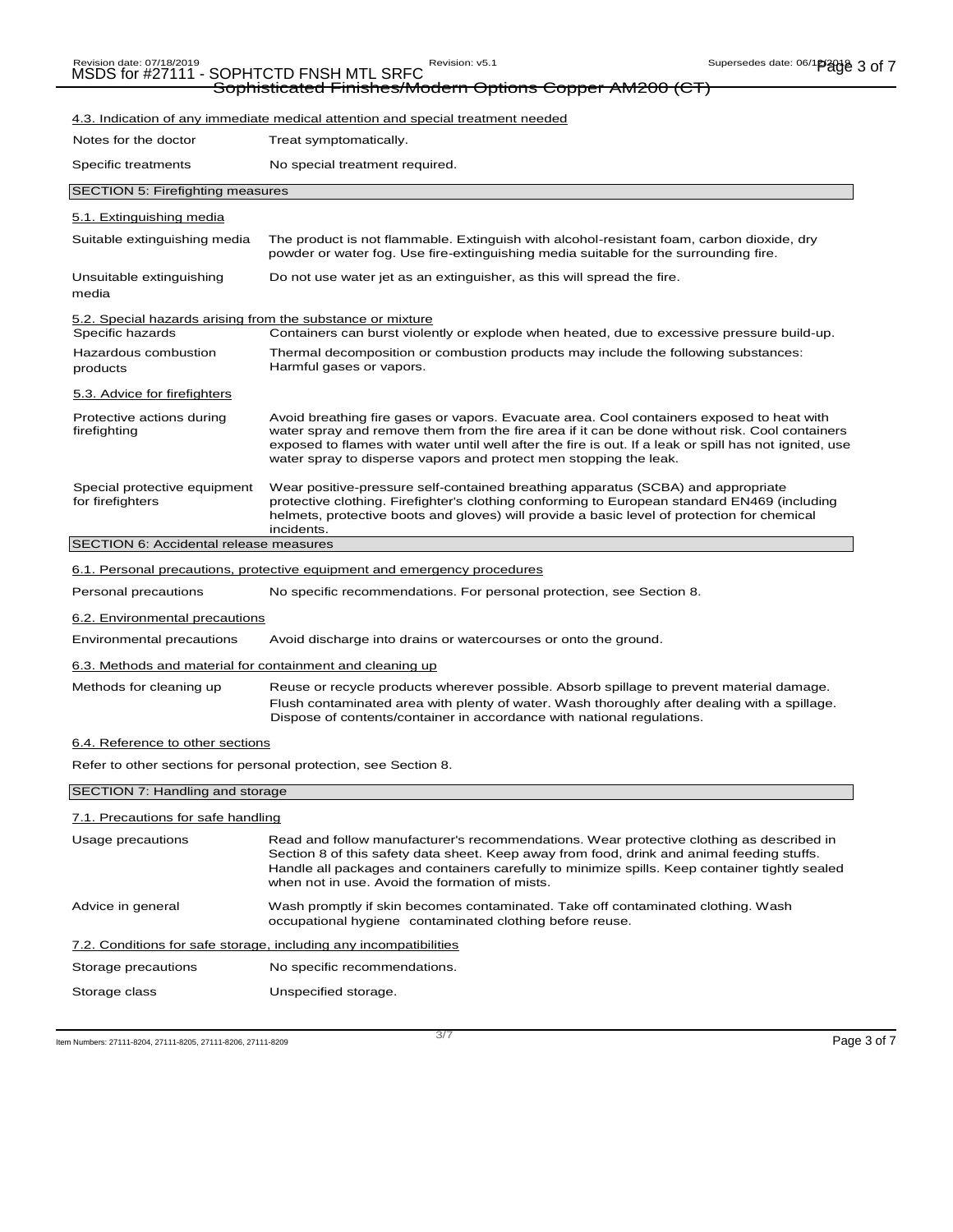## Sophisticated Finishes/Modern Options Copper AM200 (CT) 7.3. Specific end use(s) Specific end use(s) The identified uses for this product are detailed in Section 1.2. SECTION 8: Exposure Controls/personal protection 8.1. Control parameters Occupational exposure limits Diethylene glycol monobutyl ether Long-term exposure limit (8-hour TWA): ACGIH TLV - TWA 10 ppm 67.5 mg/m<sup>2</sup> 8.2. Exposure controls Appropriate engineering controls No specific ventilation requirements Eye/face protection No specific eye protection required during normal use. Large Spillages: Eyewear complying with an approved standard should be worn if a risk assessment indicates eye contact is possible. Hand protection **No specific hand protection recommended.** Hygiene measures Wash hands thoroughly after handling. Do not eat, drink or smoke when using this product. Wash contaminated clothing before reuse. Respiratory protection No specific recommendations. Provide adequate ventilation. Large Spillages: If ventilation is inadequate, suitable respiratory protection must be worn. Environmental exposure controls Not regarded as dangerous for the environment. SECTION 9: Physical and Chemical Properties 9.1. Information on basic physical and chemical properties Appearance Liquid.<br>Color Red br Color Red brown.. Mild (or faint). pH (concentrated solution): 7.0-8.0 Initial boiling point 210-212°F Flash point **400°F** SCC (Seta flash closed cup). Vapor pressure Not applicable. Solubility(ies) Soluble in water. Volatility 72.2 % SECTION 10: Stability and reactivity 10.1. Reactivity Reactivity **There are no known reactivity hazards associated with this product.** 10.2. Chemical stability Stability Stable at normal ambient temperatures and when used as recommended. Stable under the prescribed storage conditions. 10.3. Possibility of hazardous reactions Possibility of hazardous No potentially hazardous reactions known. reactions 10.4. Conditions to avoid Conditions to avoid **Avoid contact with strong oxidizing agents.**

10.5. Incompatible materials Materials to avoid No specific material or group of materials is likely to react with the product to produce a hazardous situation.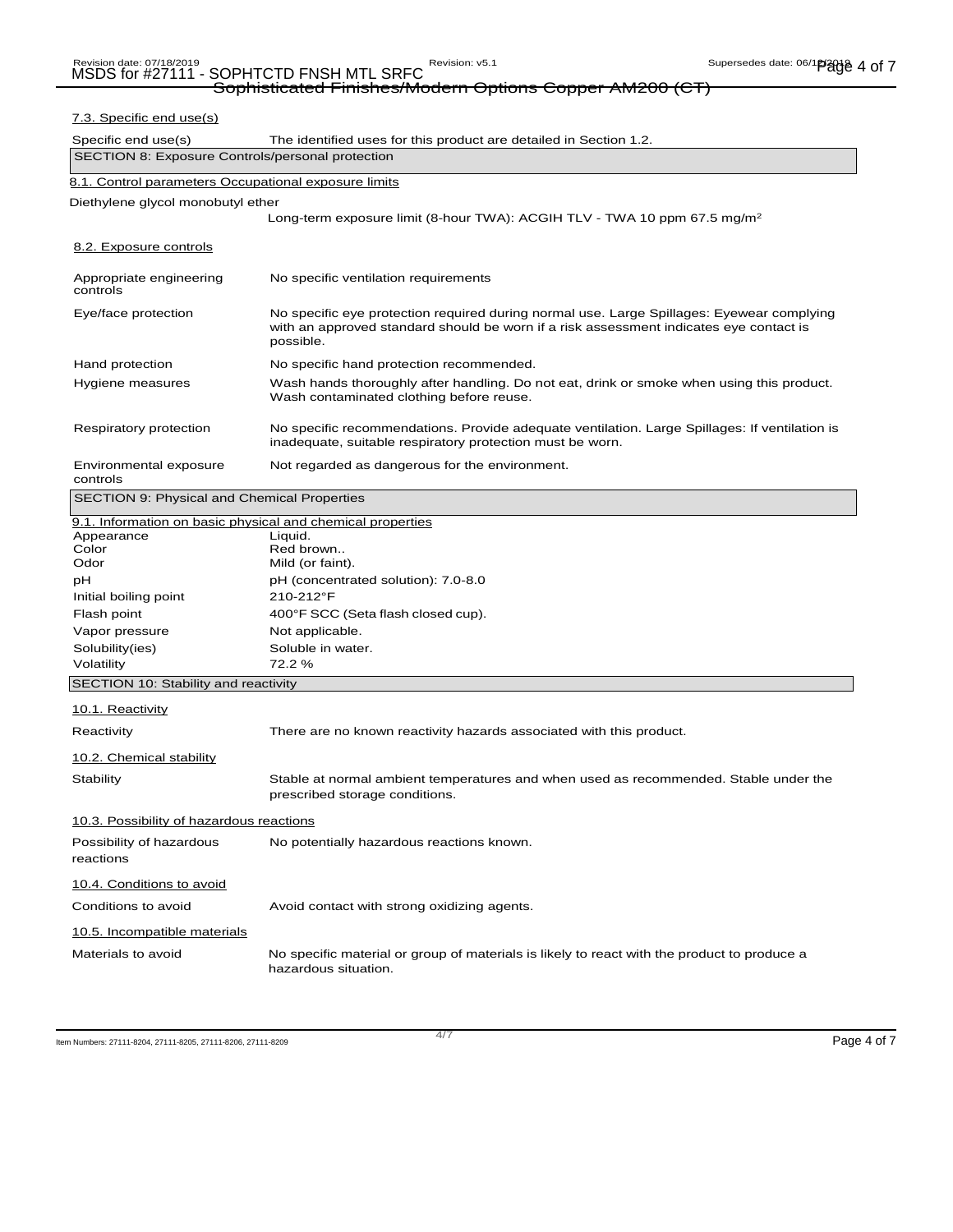## Revision date: 07/18/2019<br>MSDS for #27111 - SOPHTCTD FNSH MTL SRFC Revision: v5.1 Supersedes date: 06/19/2010 1013 Sophisticated Finishes/Modern Options Copper AM200 (CT)

#### 10.6. Hazardous decomposition products

Hazardous decomposition Does not decompose when used and stored as recommended. Thermal decomposition or products combustion products may include the following substances: Harmful gases or vapors. During fire, toxic gases (CO, CO2) are formed.

#### SECTION 11: Toxicological information

| 11.1. Information on toxicological effects              |                                                                                                                                                  |
|---------------------------------------------------------|--------------------------------------------------------------------------------------------------------------------------------------------------|
| <b>Toxicological effects</b>                            | Not regarded as a health hazard under current legislation.                                                                                       |
| Acute toxicity - oral                                   |                                                                                                                                                  |
| Notes (oral $LD_{50}$ )                                 | Based on available data the classification criteria are not met.                                                                                 |
| ATE oral (mg/kg)                                        | 3,333.33                                                                                                                                         |
| Acute toxicity - dermal                                 |                                                                                                                                                  |
| Notes (dermal $LD_{50}$ )                               | Based on available data the classification criteria are not met.                                                                                 |
| <b>Acute toxicity - inhalation</b>                      |                                                                                                                                                  |
| Notes (inhalation $LC_{50}$ )                           | Based on available data the classification criteria are not met.                                                                                 |
| <u>Skin corrosion/irritation</u>                        |                                                                                                                                                  |
| Animal data                                             | Based on available data the classification criteria are not met.                                                                                 |
| Serious eye damage/irritation                           |                                                                                                                                                  |
| Serious eye damage/irritation                           | Based on available data the classification criteria are not met.                                                                                 |
| <b>Respiratory sensitization</b>                        |                                                                                                                                                  |
| Respiratory sensitization                               | Based on available data the classification criteria are not met.                                                                                 |
| Skin sensitization                                      |                                                                                                                                                  |
| Skin sensitization                                      | Based on available data the classification criteria are not met.                                                                                 |
| Germ cell mutagenicity                                  |                                                                                                                                                  |
| Genotoxicity - in vitro                                 | Based on available data the classification criteria are not met.                                                                                 |
| Carcinogenicity                                         |                                                                                                                                                  |
| Carcinogenicity                                         | Based on available data the classification criteria are not met.                                                                                 |
| <b>IARC</b> carcinogenicity                             | None of the ingredients are listed or exempt.                                                                                                    |
| Reproductive toxicity                                   |                                                                                                                                                  |
| Reproductive toxicity - fertility                       | Based on available data the classification criteria are not met.                                                                                 |
| Reproductive toxicity<br>development                    | Based on available data the classification criteria are not met.                                                                                 |
| <u>Specific target organ toxicity - single exposure</u> |                                                                                                                                                  |
| STOT - single exposure                                  | Not classified as a specific target organ toxicant after a single exposure.                                                                      |
| Specific target organ toxicity - repeated exposure      |                                                                                                                                                  |
| STOT - repeated exposure                                | Not classified as a specific target organ toxicant after repeated exposure.                                                                      |
| <b>Aspiration hazard</b>                                |                                                                                                                                                  |
| Aspiration hazard                                       | Based on available data the classification criteria are not met.                                                                                 |
| General information                                     | No specific health hazards known. The severity of the symptoms described will<br>vary dependent on the concentration and the length of exposure. |
| Inhalation                                              | No specific symptoms known. Spray/mists may cause respiratory tract irritation.                                                                  |
| Ingestion                                               | No specific symptoms known. May cause discomfort if swallowed.                                                                                   |
| Skin contact                                            | No specific symptoms known. May cause discomfort.                                                                                                |

Item Numbers: 27111-8204, 27111-8205, 27111-8206, 27111-8209 Page 5 of 7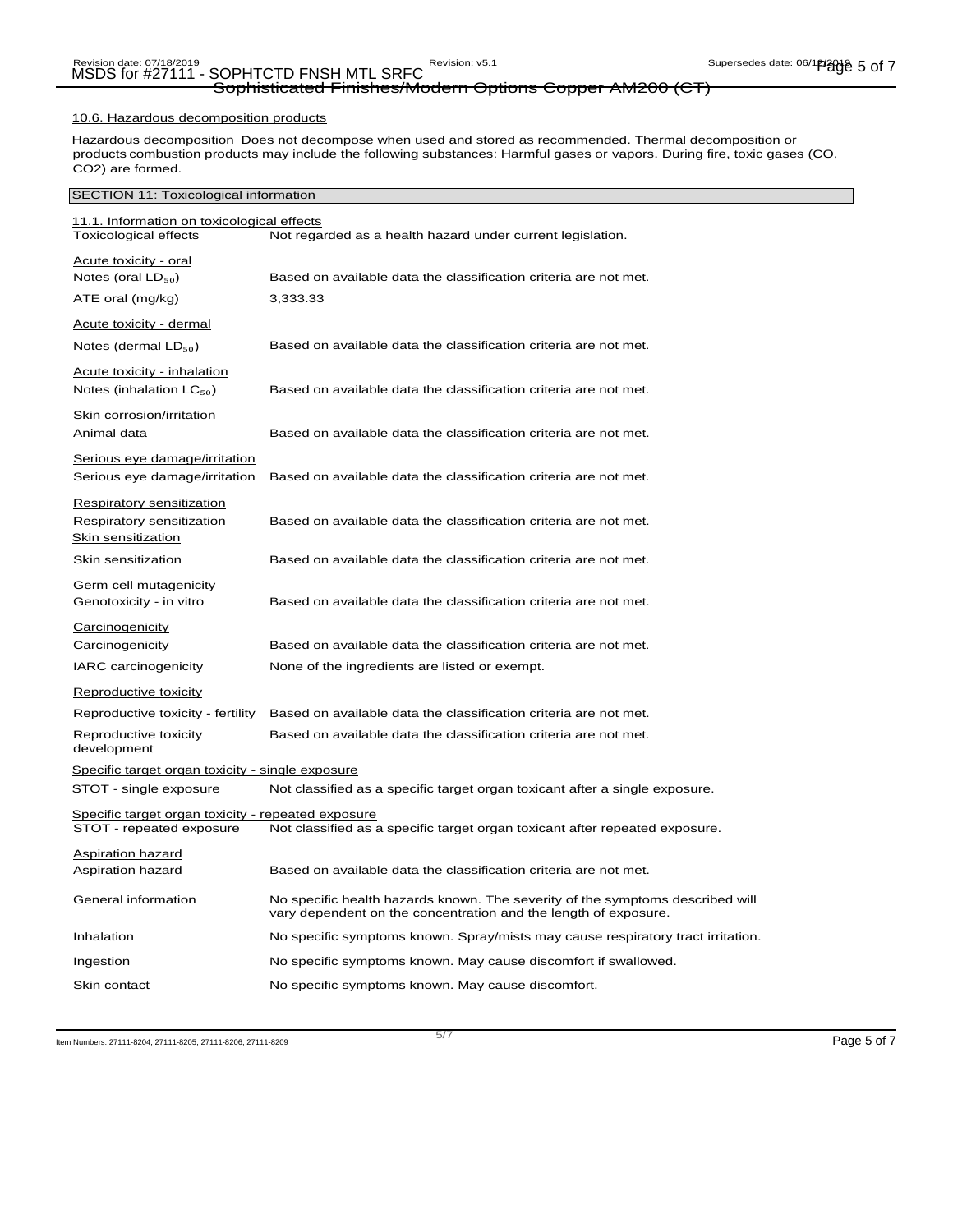|                                                                                                                                                      | Sophisticated Finishes/Modern Options Copper AM200 (CT)                                                                                                                                         |  |
|------------------------------------------------------------------------------------------------------------------------------------------------------|-------------------------------------------------------------------------------------------------------------------------------------------------------------------------------------------------|--|
|                                                                                                                                                      |                                                                                                                                                                                                 |  |
| Eye contact                                                                                                                                          | No specific symptoms known. May be slightly irritating to eyes.                                                                                                                                 |  |
| Route of entry                                                                                                                                       | Ingestion Inhalation Skin and/or eye contact                                                                                                                                                    |  |
| Target organs                                                                                                                                        | No specific target organs known.                                                                                                                                                                |  |
| SECTION 12: Ecological Information                                                                                                                   |                                                                                                                                                                                                 |  |
| Ecotoxicity                                                                                                                                          | Not regarded as dangerous for the environment. However, large or frequent spills may have<br>hazardous effects on the environment.                                                              |  |
| 12.1. Toxicity                                                                                                                                       |                                                                                                                                                                                                 |  |
| <b>Toxicity</b>                                                                                                                                      | Based on available data the classification criteria are not met.                                                                                                                                |  |
| 12.2. Persistence and degradability                                                                                                                  |                                                                                                                                                                                                 |  |
|                                                                                                                                                      | Persistence and degradability The degradability of the product is not known.                                                                                                                    |  |
| 12.3. Bioaccumulative potential                                                                                                                      |                                                                                                                                                                                                 |  |
| Bioaccumulative potential                                                                                                                            | No data available on bioaccumulation.                                                                                                                                                           |  |
| 12.4. Mobility in soil                                                                                                                               |                                                                                                                                                                                                 |  |
| Mobility                                                                                                                                             | No data available.                                                                                                                                                                              |  |
|                                                                                                                                                      | 12.5. Results of PBT and vPvB assessment 12.6. Other adverse effects                                                                                                                            |  |
| Other adverse effects                                                                                                                                | None known.                                                                                                                                                                                     |  |
| SECTION 13: Disposal considerations                                                                                                                  |                                                                                                                                                                                                 |  |
| 13.1. Waste treatment methods                                                                                                                        |                                                                                                                                                                                                 |  |
| General information                                                                                                                                  | The generation of waste should be minimized or avoided wherever possible. Reuse or recycle<br>products wherever possible. This material and its container must be disposed of in a safe<br>way. |  |
| Disposal methods                                                                                                                                     | Dispose of waste to licensed waste disposal site in accordance with the requirements of the<br>local Waste Disposal Authority.                                                                  |  |
| SECTION 14: Transport information                                                                                                                    |                                                                                                                                                                                                 |  |
| 14.1. DOT<br>Not regulated for transport<br>14.2. Classification for SEA transport (IMO-IMDG):                                                       |                                                                                                                                                                                                 |  |
| Proper shipping name                                                                                                                                 | ENVIRONMENTALLY HAZARDOUS SUBSTANCE, LIQUID, N.O.S. (COPPER)                                                                                                                                    |  |
| 14.3 Classification for AIR transport (IATA/ICAO):<br>Not regulated for transport                                                                    |                                                                                                                                                                                                 |  |
| 14.4. Transport in bulk according to Annex I or II of MARPOL 73/78 and the IBC or IGC Code<br>Consult IMO regulations before transporting ocean bulk |                                                                                                                                                                                                 |  |
| 14.5. Environmental hazards<br>Environmentally hazardous substance/marine pollutant                                                                  |                                                                                                                                                                                                 |  |



### SECTION 15: Regulatory information

15.1. Safety, health and environmental regulations/legislation specific for the substance or mixture OSHA Hazard Communication Standard This product is not a "Hazardous Chemical" as defined by the OSHA Hazard Communication Standard, 29 CFR 1910.1200.